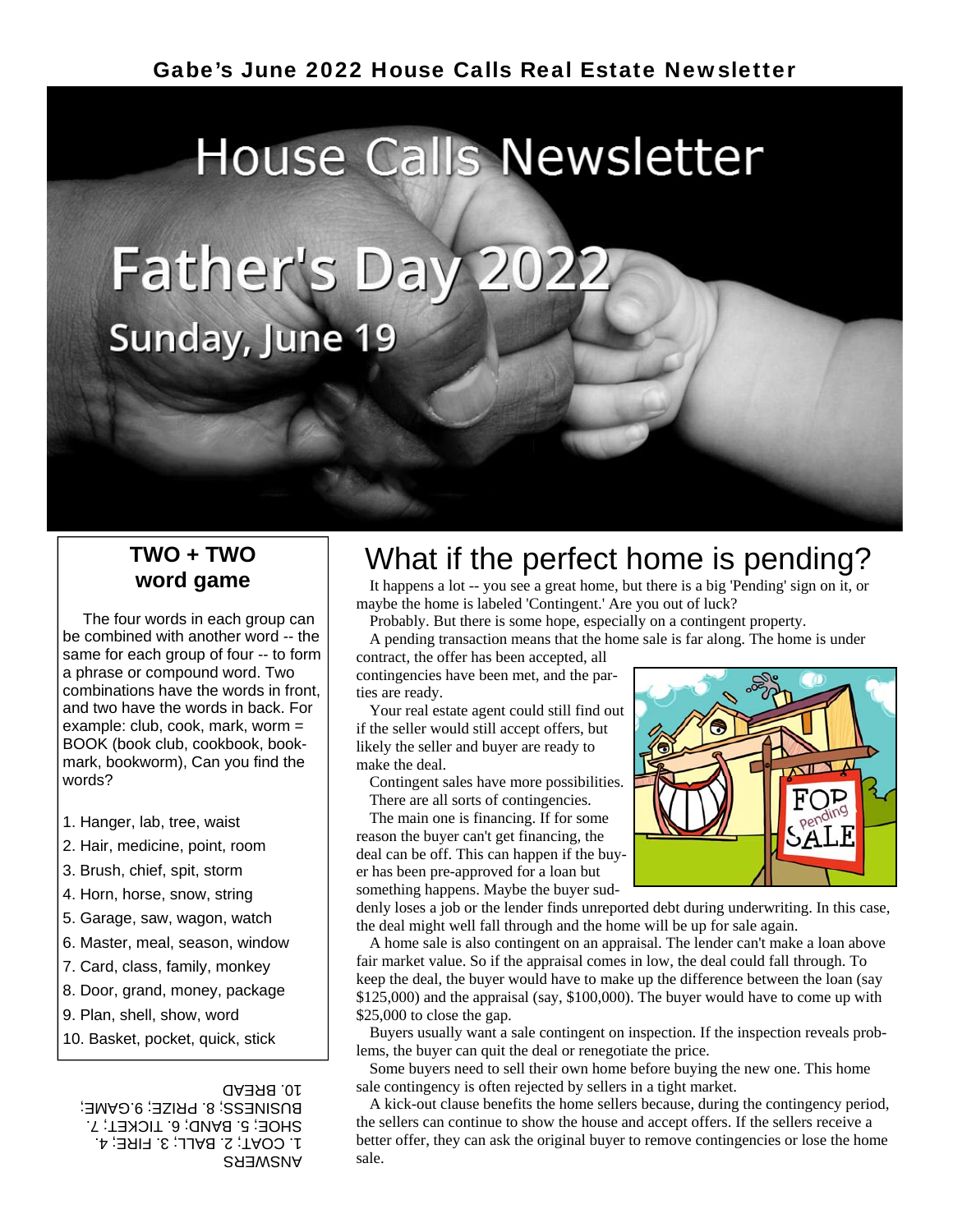

**Ask the Expert**  *I own my house outright, but I am 75. Can I refinance?* 

 Age isn't a barrier to getting a mortgage, thanks to The Equal Credit Opportunity Act that makes it unlawful to discriminate against an applicant because of age.

 Seniors often have good reasons to want to refinance. They may want to refinance to lower monthly payments, especially if on a fixed income. They might want to downsize to a smaller home or buy a vacation home. Sometimes their existing homes are in need of repair. Or they have a lot of equity in a home and want to draw on the equity for living expenses.

 As every homeowner knows, the mortgage payment is not the end of expenses when owning a home. Sometimes, if cash is limited, the best way to make serious repairs can be using equity

 There are several mortgage options for seniors, including conventional loans that require a 20 percent down payment or private mortgage insurance.

 Cash-out refinancing can give a homeowner cash from the home's equity that can be used for repairs.

 A home equity loan, with a fixed rate and fixed pay-

 Hertz recently inked a deal to buy 65,000 electric vehicles from startup Polestar over five years. The city of Houston, meanwhile, purchased a hundred electrics to replace aging gas autos, and Amazon wants to put 100,000 batterypowered delivery trucks on the road.

Wondering

why these cars are so popular with fleets? Let's take a spin.

 Up front, adopting electrical vehicles may boost a company's sustainability, which, in turn, could help with branding. However, the benefits of EVs for fleets run far deeper than marketing. Wakefield Research polled

300 fleet managers and found that 44 percent believed that electric vehicles will reduce fuel costs. While charging an electric vehicle isn't free, it's currently cheaper to fill a battery than a gas tank.

 EVs are potentially easier to maintain. With combustion engines, you have to worry about not just gasoline, but also oil and spark plugs, both non-issues with electric cars. Pretty much all

combustion vehicles need transmission fluid, while many (but not all) electric vehicles skip transmissions altogether, making fluid unnecessary.

 Moving parts are also prone to breaking down, and repairs can be costly. If a transmission goes

**Fleet Managers Turn To Electric Cars** 

out, you'll have to shell out thousands to replace it. Cracked cylinder heads and rusted exhaust systems, among other things, also cost hefty sums to repair. Ultimately, Wakefield Research reports that 85 percent of current EV owners reported that traditional vehicles are more expensive to maintain. With fewer moving engine/ transmission

parts, electric cars can relieve potential headaches. Still, this doesn't mean that EVs provide a free ride. Upfront costs for electric vehicles are typically higher. And while batteries often last hundreds of thousands of miles, they do lose capacity over time and areexpensive to replace. Charging times can also stretch on for hours.

 Still, all told, electric cars offer a compelling option for fleet managers.

ments, can be a good option if you have at least 20 percent equity.

 Homeowners over age 62 who own their home outright (or almost) may quality for a Home Equity Conversion Mortgage through FHA approved lenders. This is a reverse mortgage insured by the federal government.

 With all these options, good credit, sufficient income and low debt make a big difference in qualifying for a mortgage.

 For people with a lot of savings, but not a lot of regular income, lenders can compute qualifying income based on assets instead of continuing income.

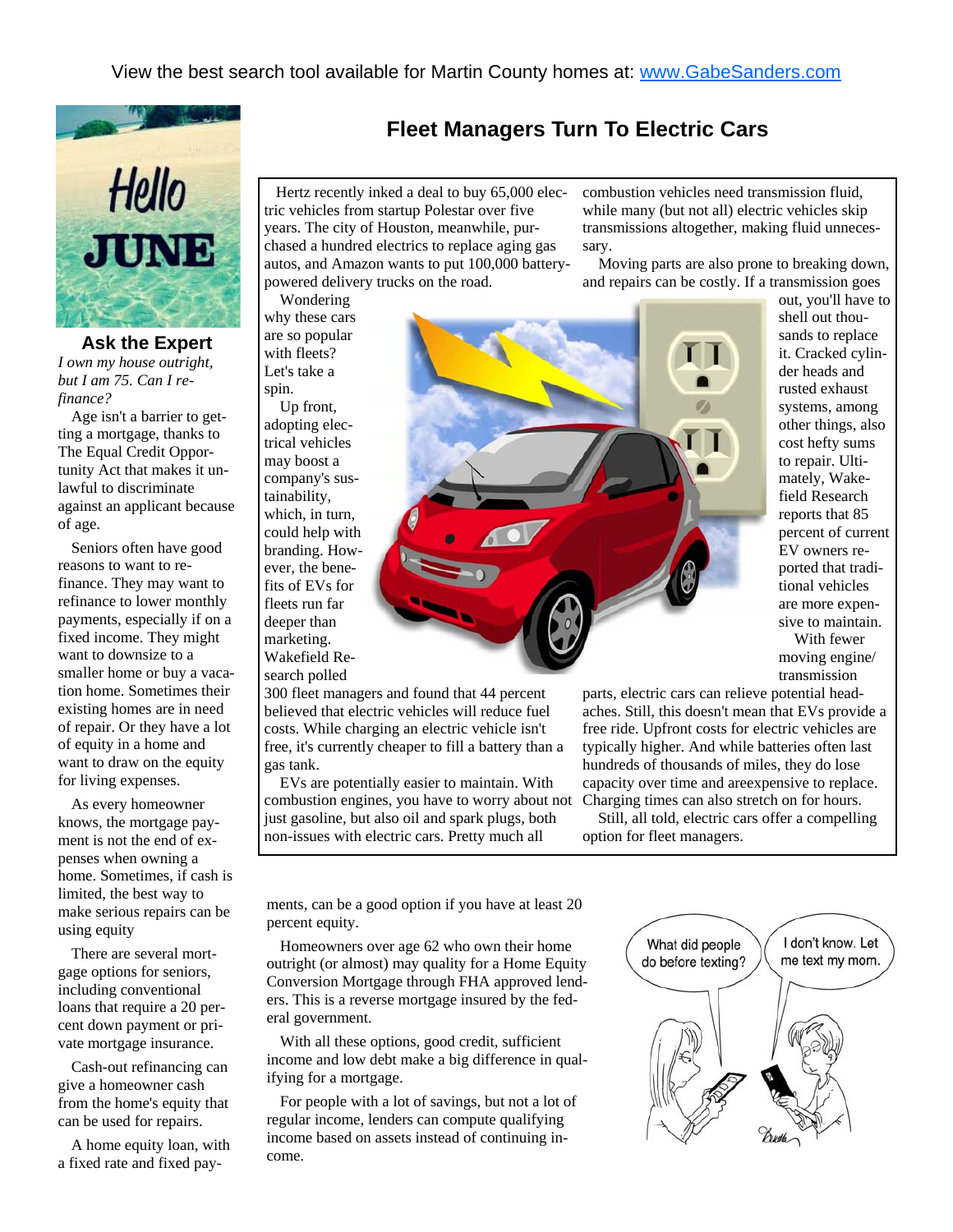## Vacation time! What the ocean does for your head

 You may love to go to the beach, but it isn't so much what you do there as what it does to you.

 The beach boosts mood. That may sound a little obvious because many people like going to the beach, but it's more than the mood you bring to the beach. It's actually the beach and ocean and how they appeal to your sense of sight, sound, and smell.

 The sound of the ocean actually changes brain waves and puts people into a mild meditative state, according to the American Association for the Advancement of Science.

 The sight of the bright blue ocean transmits feelings of calm, peace and creativity.

 And the smell of the ocean breeze enhances that tranquil state, perhaps because of the negative ions in the air, according to the Journal of Alternative Complementary medicine.

 Even the sensation of feet digging into warm sand relaxes people.

 Of course, there is the placebo effect: We've been told the beach is relaxing and peaceful and we expect it to be.

# Wind speed and fuses cause many firework injuries

 It was a windy Independence Day in 2015 when Jason Pierre-Paul, the star defensive end for the New York Giants, attempted to light one last rocket for the entertainment of friends and family.

 He tried once to light the fuse, but the wind blew it out. Then again, and again, after seven tries the fuse lit. And it blew. He can't recall whether the firework was still in his right hand, but when the explosion cleared, his hand was profoundly disfigured, nearly blown off.

Among all the dangers of lighting fireworks, two are nota-



ble. First, a fuse that burns faster than expected and, second, wind.

 Each fireworks has a fuse that ideally burns slowly enough for the person to get away. This fuse is linked to the lifting charge, made of choppy gun powder, also called black powder. You light it, you get away. The experience of Jason Pierre-Paul tells why you never light it a second time.

In many instances, the

fuse actually could be burning. A smoldering fuse might be not immediately obvious, especially in windy conditions. But if you approach the charge a second time, you are risking grave injury or death. That's why you should never try to light a firework twice. Instead, wet it thoroughly with a hose or bucket of water.

 Many fireworks accidents occur because a fuse burns faster than expected.

 Windy conditions are not safe for fireworks. Wind speed and direction can severely affect not just the fuse lighting, but where the shell and debris end up. A 2004 study found that a three-inch shell could end up 197 feet downwind if launched in 20 mph winds, according to the Washington Post.

 Professional pyrotechnicians take wind speed into consideration, as well as fuse burn time. But amateurs rarely have the knowledge to do this.

 Leave the fireworks to the pros. It just isn't worth losing a hand, your sight or your life.



### Should fireworks be quieter?

 All fireworks involve noise, but not all fireworks have explosions.

 In recent years, the push for 'silent fireworks' has focused on the impact of fireworks on both people and animals.

 The effects on people are shown in an exponential increase in the number of complaints to police during June and July. Explosions of 150 to 170 decibels can not only cause hearing damage, but can trigger anxiety and panic attacks, not to mention sleep deprivation.

 The effect of loud explosions in fireworks can be devastating. Birds have a startle response that forces them up to the sky in numbers that can be seen on weather radar. According to Sam Sander, a clinical professor of zoo and wildlife medicine at the University of Illinois Urbana-Champaign, in one documented example, birds flew so far out to sea that they couldn't get back to land.

 In one case, fireworks in an Arkansas town killed 5,000 redwinged blackbirds, possibly because the sounds disoriented them and caused them to fly into houses a trees, according to The Hill.

 Domestic animals show dramatic fear responses of shaking, running, cowering. That isn't limited to dogs and cats. Pet guinea pigs and rabbits also have fear responses.

 Fireworks don't need explosions to be beautiful, experts say. In fact, the fireworks with the biggest booms aren't necessarily the most beautiful.